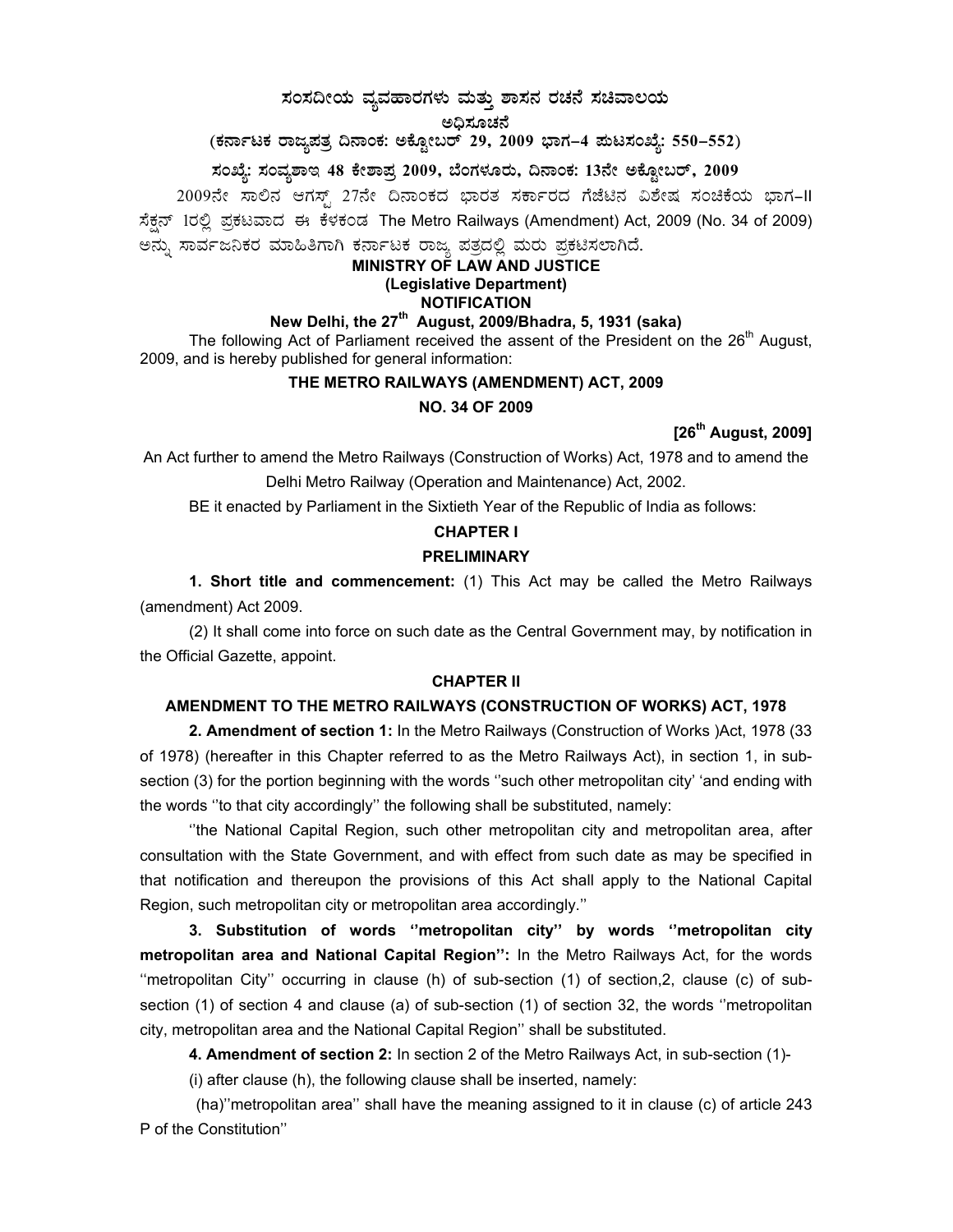(ii) after clause (o), the following clause shall be inserted, namely:

 "(oa) "National Capital Region'' means the National Capital Region as defined in clause (f) of section 2 of the National Capital Region Planning Board Act, 1985 (2 of 1985)''

#### **CHAPTER III**

# **AMENDMENT TO THE DELHI METRO RAILWAY (OPERATION AND MAINTENANCE) ACT, 2002**

**5. Substitution of references to "metropolitan city of Delhi'' by references to "National Capital Region and any other metropolitan area":** Throughout the Delhi Metro Railway (Operation and Maintenance) Act, 2002(60 of 2002) (hereafter in this Chapter referred to as the Delhi Metro Railway Act), for the words "metropolitan City of Delhi" wherever they occur, the words "the National Capital Region, metropolitan city and metropolitan area" shall be substituted.

**6. Amendment of section 1:** In section 1 of the Delhi Metro Railway Act, for sub-section (1) and (2), the following sub-sections shall be substituted, namely:

"(1) This Act may be called the Metro Railways (Operation and Maintenance) Act, 2002.

 (2) It extends in the first instance to the National Capital Region and the Central Government may, by notification, after consultation with the State Government, extend this Act to such other metropolitan area and metropolitan city, except the metropolitan city of Calcutta, and with effect from such date as may be specified in that notification and thereupon the provisions of this Act shall apply to that metropolitan area or metropolitan city accordingly."

**7. Amendment of section 2:** In section 2 of the Delhi Metro Railway Act, in sub-section (1)-

(i) for clause (a), the following clauses shall be substituted, namely:

 (a) "Central Government" in relation to technical planning and safety of metro railways, means the Ministry of the Government of India dealing with Railways;

(aa) "Claims Commissioner'' means a Claims Commissioner appointed under section 48".

(ii) for clause (h) the following clauses shall be substituted, namely:

 (h) "metropolitan area" shall have the meaning assigned to it in clause (c) of article 243 P of the Constitution;

(ha) "metropolitan city" means the metropolitan city of Bombay, Calcutta, Delhi or Madras",

(iii) after clause (k), the following clause shall be inserted, namely:

 '(ka) "National Capital Region" means the National Capital Region as defined in clause (f) of section 2 of the National Capital Region Planning Board Act, 1985 (2 of 1985)",

**8. Amendment of section 6:** In section 6 of the Delhi Metro Railway Act, in sub-section (2), after clause (b), the following clauses shall be inserted, namely:

"(ba) develop any metro railway land for commercial use;

 (bb) provide for carriage of passengers by integrated transport services or any other mode of transport",

**9. Amendment of section 7:** Section 7 of the Delhi Metro Railway Act shall be renumbered as sub-section (1) thereof and after sub-section (1) as so renumbered the following sub-section shall be inserted, namely: